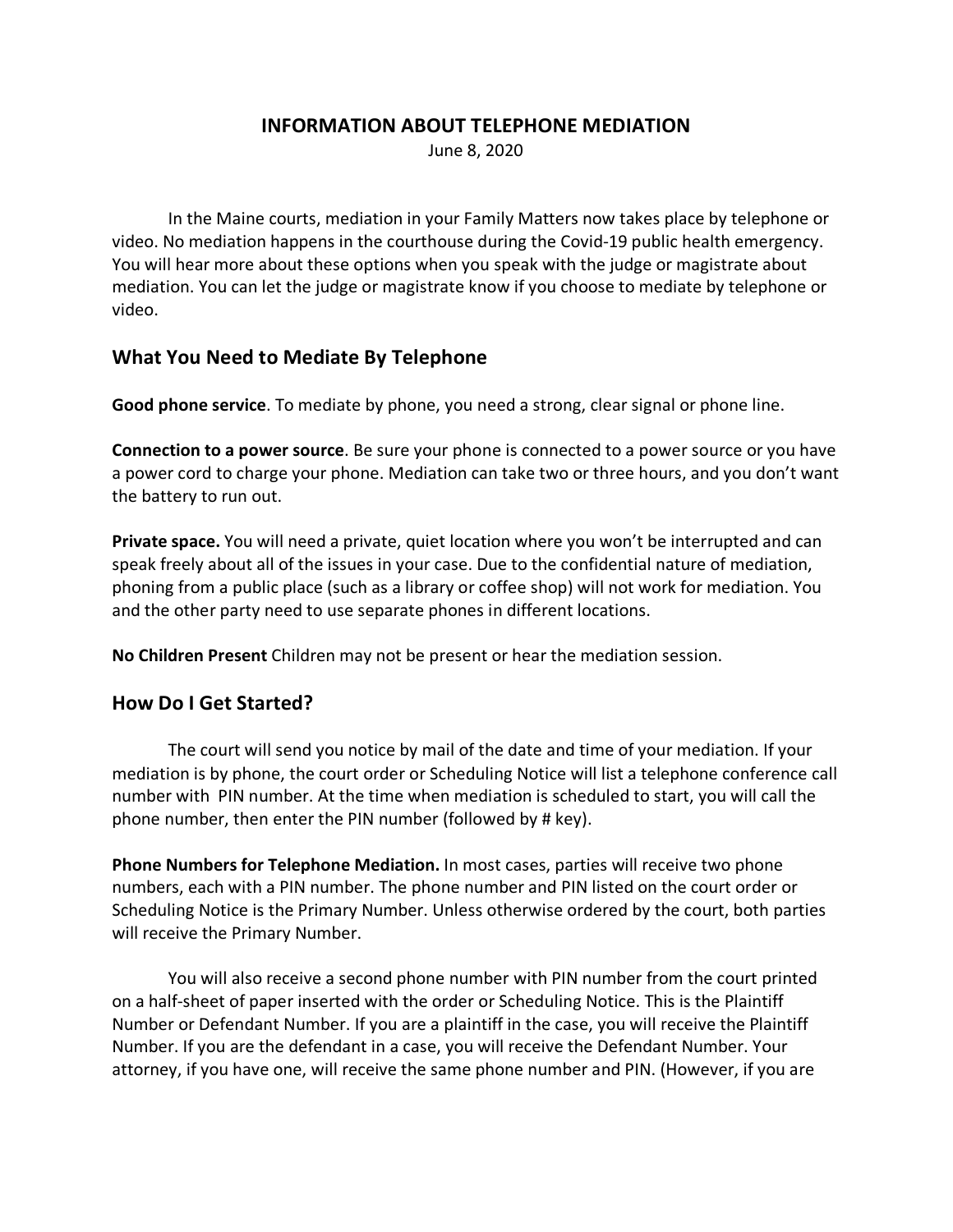ordered to dial this number only--not a Primary Number given to both parties--you would dial this number first.)

 **First phone call**. To start mediation, call the Primary Number provided to you and enter the PIN number (followed by the # key) when prompted. When you are on the telephone conference call, the mediator will ask you to say "Here" or "Present" and make sure you have a second phone number and PIN. The mediator will provide other information.

**Second phone call.** After the mediator takes attendance, the mediator will ask you to hang up and dial your second phone number with PIN. This will be the Plaintiff Number or Defendant Number, depending on whether you are the plaintiff or defendant in the case. This is the number enclosed with your court order or Scheduling Notice. The mediator will talk separately with each party (and attorney, if you have one). **If you would not feel safe talking with the other party on the phone, tell the mediator on this call when the other party is not on the phone.** 

**Joint session.** After talking with each party, if It is safe and appropriate, the mediator may bring both of you together to talk by phone in a joint mediation session. If so, the mediator will ask you to call the Primary Number again and enter the PIN (followed by the # key). This is the same numbers as the first phone call. The mediator will talk with you, the other party, any attorneys, any other professionals, and any support persons on the phone line together.

The mediator might also decide to continue talking with you and the other party separately. If so, you would stay on the second number, the Plaintiff Number or Defendant Number.

## **Guidelines**

**Confidentiality.** The mediator will explain the rules of mediation confidentiality to you.

**No Recording.** You are not permitted to record any part of the mediation. Remember to turn off all devices like Alexa and other smart speakers in the room.

**No Texting.** Do not text or chat with the other party privately during the mediation. Please talk to the other party only with the mediator (or attorneys).

## **How Do I Sign the Court Forms and Get Copies?**

**Agreements and court forms.** The mediator will fill out a report about mediation called the Report of Completed Mediation Session. The mediator will read this form to you.

If you and the other party make agreements at mediation, the mediator will type the agreements on a court form called the Points of Agreement. The mediator will read the